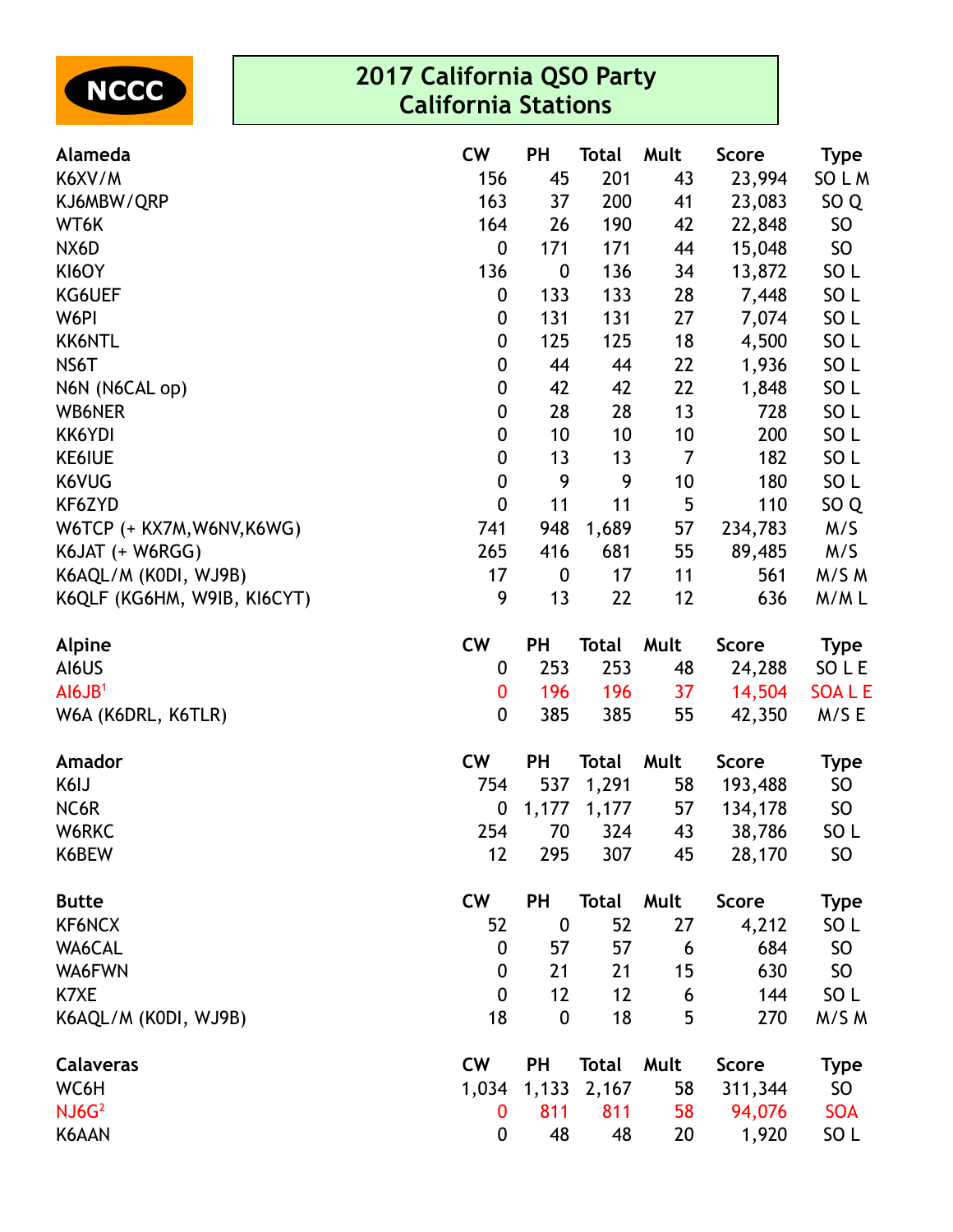

| Colusa<br>K6AQL/M (KODI, WJ9B)                                     | <b>CW</b><br>124 | <b>PH</b><br>$\boldsymbol{0}$ | <b>Total</b><br>124 | Mult<br>37 | <b>Score</b><br>13,764 | <b>Type</b><br>M/S M |
|--------------------------------------------------------------------|------------------|-------------------------------|---------------------|------------|------------------------|----------------------|
| <b>Contra Costa</b>                                                | <b>CW</b>        | <b>PH</b>                     | Total               | Mult       | <b>Score</b>           | <b>Type</b>          |
| N6PN                                                               | 603              | $\mathbf 0$                   | 603                 | 51         | 92,259                 | SO <sub>L</sub>      |
| KGT <sup>3</sup> (WQ6X op)                                         | 332              | 64                            | 396                 | 51         | 57,324                 | <b>SOAL</b>          |
| N6ORB                                                              | $\boldsymbol{0}$ | 90                            | 90                  | 28         | 5,040                  | SO <sub>L</sub>      |
| K6XV/M                                                             | 47               | 4                             | 51                  | 20         | 2,980                  | SO L M               |
| N6XTN                                                              | $\boldsymbol{0}$ | 36                            | 36                  | 20         | 1,440                  | SO                   |
| N6ENO                                                              | 0                | 43                            | 43                  | 15         | 1,290                  | SO <sub>L</sub>      |
| N6BHX                                                              | 5                | 23                            | 28                  | 20         | 1,220                  | SOA L                |
| K6JEB                                                              | 26               | $\mathbf{0}$                  | 26                  | 14         | 1,092                  | <b>SOA</b>           |
| K6AQL/M (KODI, WJ9B)                                               | 14               | $\mathbf{0}$                  | 14                  | 8          | 336                    | M/S M                |
| <b>N6O</b>                                                         | 1,610            |                               | 2,779 4,389         | 58         | 602,504                | M/M                  |
| N6O ops = KI6NJW, K6AW, WX5S, K3EST, NA6O, N6RO, AI6JZ, WA6O, N6WM |                  |                               |                     |            |                        |                      |

| <b>Del Norte</b>      | <b>CW</b>        | <b>PH</b>        | <b>Total</b> | Mult                    | <b>Score</b> | Type            |
|-----------------------|------------------|------------------|--------------|-------------------------|--------------|-----------------|
| $N6D4$ (KD6WKY op)    | 304              | 20               | 324          | 50                      | 47,600       | <b>SOALE</b>    |
| <b>El Dorado</b>      | <b>CW</b>        | PH               | <b>Total</b> | Mult                    | <b>Score</b> | <b>Type</b>     |
| W6SR (WO4O op)        | 990              | 572              | 1,562        | 58                      | 238,612      | <b>SO</b>       |
| W1SRD <sup>5</sup>    | 846              | 648              | 1,494        | 58                      | 222,372      | <b>SOA</b>      |
| WE6Z                  | 540              | 366              | 906          | 58                      | 136,416      | SOA             |
| AF6SA                 | 294              | 124              | 418          | 46                      | 51,980       | SOA             |
| K6C (W1RH op)         | 249              | 146              | 395          | 48                      | 49,872       | SOA             |
| KR6N                  | 76               | 131              | 207          | 32                      | 15,680       | SO              |
| K6LRN                 | 105              | 29               | 134          | 31                      | 11,563       | <b>SO</b>       |
| W6CK                  | $\boldsymbol{0}$ | 65               | 65           | 22                      | 2,860        | SO <sub>L</sub> |
| N6GHZ                 | $\boldsymbol{0}$ | 78               | 78           | 16                      | 2,496        | SO <sub>L</sub> |
| KK6YYD <sup>6</sup>   | $\mathbf{0}$     | 28               | 28           | 14                      | 784          | <b>SOAL</b>     |
| AG6AU (AF6ND, KG6YST) | $\mathbf 0$      | 11               | 11           | 9                       | 198          | M/SLE           |
| <b>Fresno</b>         | <b>CW</b>        | PH               | <b>Total</b> | Mult                    | <b>Score</b> | <b>Type</b>     |
| W6YO (N2NS op)        | 335              | 15               | 350          | 51                      | 52,785       | SOA             |
| WA6FFJ                | $\mathbf 0$      | 41               | 41           | 19                      | 1,558        | SO <sub>L</sub> |
| K6AQL/M (KODI, WJ9B)  | 33               | $\boldsymbol{0}$ | 33           | 23                      | 2,277        | M/S M           |
| Glenn                 | <b>CW</b>        | <b>PH</b>        | <b>Total</b> | Mult                    | <b>Score</b> | <b>Type</b>     |
| K6G (W1RH op)         | 103              | 9                | 112          | 37                      | 12,099       | SO E            |
| N6JET/R               | $\mathbf 0$      | 12               | 12           | 11                      | 264          | SO L M          |
| K6AQL/M (K0DI, WJ9B)  | 10               | 1                | 11           | $\overline{\mathbf{4}}$ | 128          | M/S M           |
| Humboldt              | <b>CW</b>        | PH               | <b>Total</b> | Mult                    | <b>Score</b> | <b>Type</b>     |
| W6JTI                 | 536              | 124              | 660          | 50                      | 92,800       | SO <sub>Q</sub> |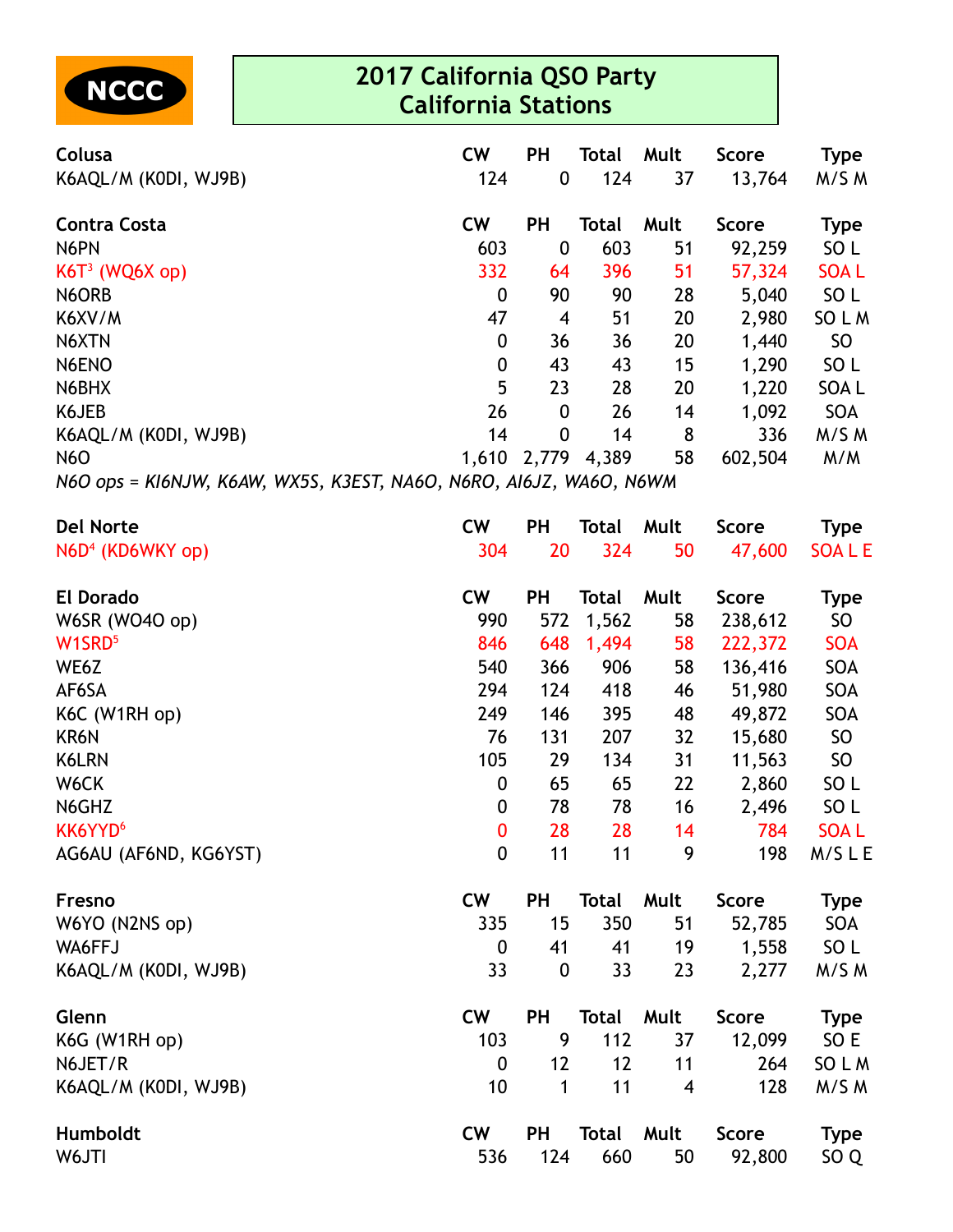

| Humboldt                        | <b>CW</b>        | <b>PH</b>        | <b>Total</b> | Mult           | <b>Score</b> | <b>Type</b>     |
|---------------------------------|------------------|------------------|--------------|----------------|--------------|-----------------|
| AA6DX                           | 8                | 62               | 70           | 10             | 1,480        | SO <sub>L</sub> |
| KG6LHW                          | $\mathbf{0}$     | $\mathbf 0$      | $\mathbf 0$  | $\mathbf 0$    | 0            | SO <sub>L</sub> |
| Imperial                        | <b>CW</b>        | PH               | <b>Total</b> | Mult           | <b>Score</b> | <b>Type</b>     |
| K6QK (N7CW, K6ZH, N6EEG, N6ERD) | 935              | 800              | 1,735        | 57             | 251,085      | M/SE            |
| Inyo                            | <b>CW</b>        | <b>PH</b>        | <b>Total</b> | Mult           | <b>Score</b> | <b>Type</b>     |
| W6PH                            | 1,063            | $\boldsymbol{0}$ | 1,063        | 55             | 175,395      | SO              |
| AD6NR                           | 0                | 584              | 584          | 53             | 61,904       | SO              |
| K6UN                            | 0                | 212              | 212          | 40             | 16,960       | SO <sub>L</sub> |
| W6KRF                           | $\mathbf 0$      | 84               | 84           | 27             | 4,536        | SO L            |
| N6VHF                           | 10               | 44               | 54           | 17             | 2,006        | SO L E          |
| <b>NOAMS</b>                    | $\mathbf 0$      | 1                | 1            | $\overline{2}$ | 4            | SO <sub>L</sub> |
| Kern                            | <b>CW</b>        | PH               | <b>Total</b> | Mult           | <b>Score</b> | <b>Type</b>     |
| K6K (N6AJ op)                   | 0                | 16               | 16           | 23             | 736          | SO <sub>Q</sub> |
| KH <sub>2</sub> EE              | 0                | 6                | 6            | 7              | 84           | SO L            |
| K6AQL/M (KODI, WJ9B)            | 73               | $\mathbf 0$      | 73           | 30             | 6,570        | M/S M           |
| <b>Kings</b>                    | <b>CW</b>        | PH               | <b>Total</b> | Mult           | <b>Score</b> | <b>Type</b>     |
| WOHJW (+ N6CVK)                 | $\boldsymbol{0}$ | 207              | 207          | 36             | 14,904       | M/S             |
| K6AQL/M (KODI, WJ9B)            | 43               | $\boldsymbol{0}$ | 43           | 26             | 3,354        | M/S M           |
| Lake                            | <b>CW</b>        | <b>PH</b>        | <b>Total</b> | Mult           | <b>Score</b> | <b>Type</b>     |
| N6ZFO <sup>7</sup>              | 1,017            | 477              | 1,494        | 58             | 232,290      | SO              |
| N6G (N0KQ op)                   | 337              | $\boldsymbol{0}$ | 337          | 47             | 47,517       | SO              |
| WZ6ZZ                           | $\mathbf 0$      | 109              | 109          | 30             | 6,540        | SO L E          |
| Lassen                          | <b>CW</b>        | <b>PH</b>        | Total        | Mult           | <b>Score</b> | Type            |
| K6ME                            | 0                | 544              | 544          | 55             | 59,840       | SO              |
| <b>Los Angeles</b>              | <b>CW</b>        | <b>PH</b>        | <b>Total</b> | Mult           | <b>Score</b> | <b>Type</b>     |
| N6ED                            | 965              | 901              | 1,866        | 57             | 267,729      | SO              |
| W6KC                            | 666              | 195              | 861          | 54             | 128,952      | SOA             |
| KM6Z <sup>8</sup>               | 644              | 195              | 839          | 55             | 127,710      | <b>SOAL</b>     |
| N6RV                            | 566              | 175              | 741          | 55             | 112,640      | SOA L           |
| K6LA                            | 304              | 61               | 365          | 52             | 53,768       | SO              |
| N6QD                            | 140              | 69               | 209          | 44             | 24,552       | SOA L           |
| AE6XC                           | 15               | 187              | 202          | 42             | 17,598       | SO <sub>L</sub> |
| WA6URY                          | 79               | 89               | 168          | 37             | 15,355       | SO              |
| K6ICS                           | 0                | 135              | 135          | 35             | 9,450        | SO <sub>L</sub> |
| K6VN                            | $\mathbf 0$      | 149              | 149          | 27             | 8,046        | SO L            |
| KD6RMS                          | $\mathbf 0$      | 112              | 112          | 29             | 6,496        | SO L            |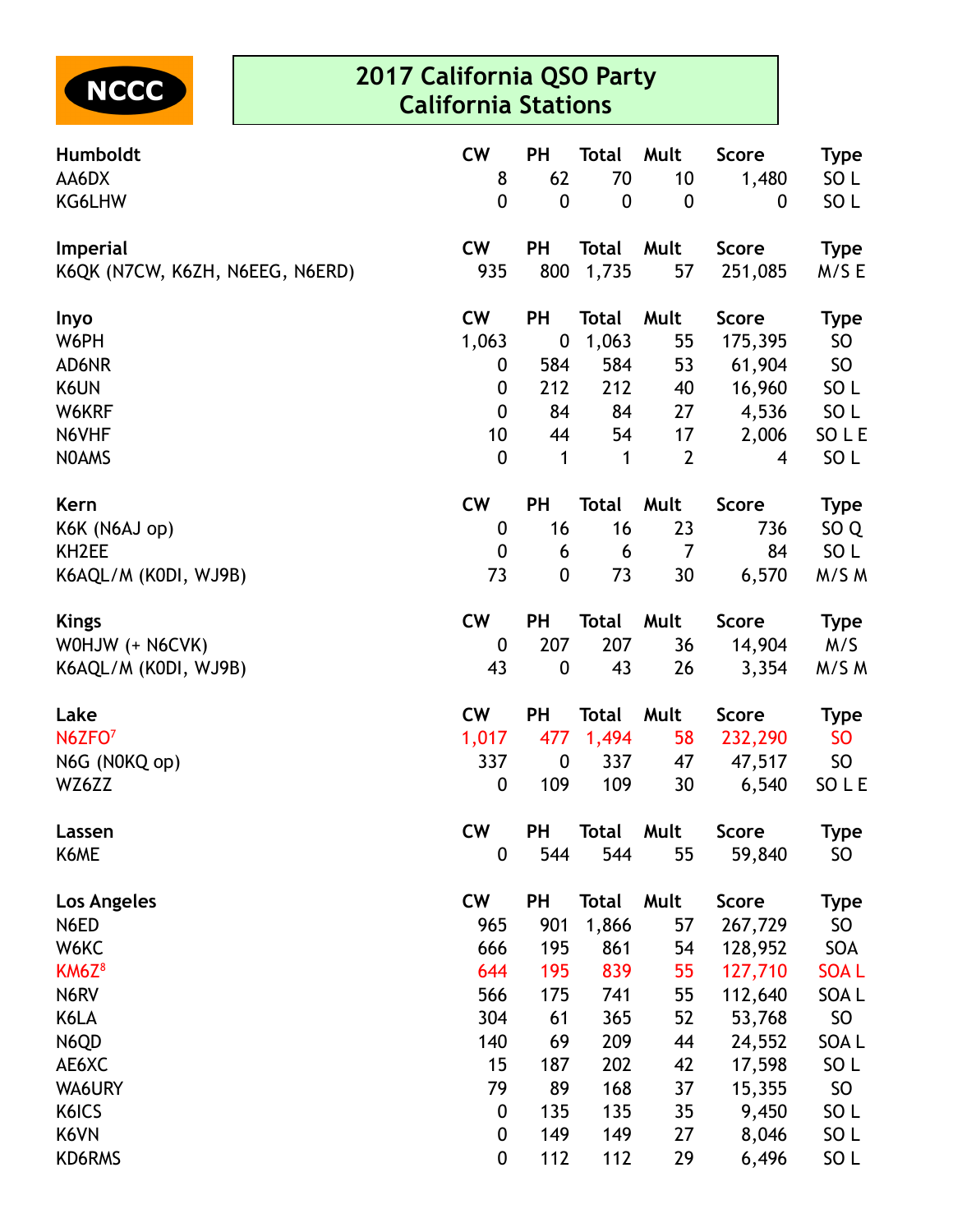

| Los Angeles                                                     | <b>CW</b>   | <b>PH</b>        | <b>Total</b> | Mult           | <b>Score</b>   | <b>Type</b>       |
|-----------------------------------------------------------------|-------------|------------------|--------------|----------------|----------------|-------------------|
| K6MUG                                                           | 0           | 98               | 98           | 30             | 5,880          | SO <sub>L</sub>   |
| N6MI                                                            | 62          | 10               | 72           | 24             | 4,944          | SO <sub>L</sub>   |
| KE6PLA                                                          | $\mathbf 0$ | 87               | 87           | 26             | 4,524          | SOA L             |
| W9EO                                                            | 20          | 35               | 55           | 23             | 2,990          | SO <sub>L</sub>   |
| <b>KB9ENS</b>                                                   | 0           | 52               | 52           | 20             | 2,080          | SO <sub>L</sub>   |
| KA6AIL                                                          | 0           | 34               | 34           | 19             | 1,292          | SO <sub>L</sub>   |
| KT5LA                                                           | 0           | 10               | 10           | 10             | 200            | SO L M            |
| K6ABA                                                           | $\pmb{0}$   | 9                | 9            | 9              | 162            | SO <sub>L</sub>   |
| AI6DO <sup>9</sup>                                              | 3           | $\bf{0}$         | 3            | $\overline{2}$ | 18             | SOA Q E           |
| KC2QFT                                                          | $\mathbf 0$ | 1                | 1            | $\mathbf{1}$   | $\overline{2}$ | SO <sub>Q</sub>   |
| W6W                                                             | 159         | 756              | 915          | 56             | 111,384        | M/S               |
| W6W ops = N6VOH, KA6AIL, W6SMT, N6PZK, KM6JPX                   |             |                  |              |                |                |                   |
| K6AQL/M (KODI, WJ9B)                                            | 46          | $\boldsymbol{0}$ | 46           | 22             | 3,036          | M/S M             |
| K6MHS                                                           | 57          | 51               | 108          | 36             | 9,828          | M/ML              |
| K6MHS ops = AI6V, KF6UQW, KK6JBA, KM6NDE, KJ5TQ, KK6ZRK, KK6ZRJ |             |                  |              |                |                |                   |
| KE6LB                                                           | 0           | 82               | 82           | 24             | 3,936          | M/ML              |
| KE6LB ops = N6UTC, N6HHR, N3HI, N6OEC, N7RAH, N6RU              |             |                  |              |                |                |                   |
| <b>Madera</b>                                                   | <b>CW</b>   | PH               | <b>Total</b> | Mult           | <b>Score</b>   | <b>Type</b>       |
| KF6ZXO                                                          | 211         | $\boldsymbol{0}$ | 211          | 48             | 30,384         | SO <sub>L</sub>   |
| K6AQL/M (KODI, WJ9B)                                            | 36          | $\boldsymbol{0}$ | 36           | 21             | 2,268          | M/S M             |
| Marin                                                           | <b>CW</b>   | <b>PH</b>        | <b>Total</b> | Mult           | <b>Score</b>   | <b>Type</b>       |
| K6RIM <sup>10</sup>                                             | 809         | 167              | 976          | 55             | 151,855        | SO <sub>L</sub>   |
| N6TQ                                                            | 294         | $\boldsymbol{0}$ | 294          | 48             | 42,336         | SO <sub>1</sub>   |
| K6ELE                                                           | 0           | 328              | 328          | 50             | 32,800         | SO <sub>1</sub>   |
| K6CTA <sup>11</sup>                                             | 98          | 0                | 98           | 28             | 8,232          | <b>SOAL</b>       |
| KK6VZE                                                          | $\pmb{0}$   | 6                | 6            | 1              | 12             | SO <sub>L</sub>   |
| Mariposa                                                        | <b>CW</b>   | <b>PH</b>        | <b>Total</b> | Mult           | <b>Score</b>   | <b>Type</b>       |
| N6TCE <sup>12</sup>                                             | 73          | 470              | 543          | 54             | 62,586         | M/MLE             |
| N6TCE ops = N6TCE, N6XMA, NK6M, KM6EQN, N6ACL, NZ6Q             |             |                  |              |                |                |                   |
| NZ6Q (+ N6XMA, NK6M, KM6EQN, N6ACL, N6TCE)                      | 0           | 3                | 3            | $\overline{2}$ |                | 12 M/M L E YL     |
| Mendocino                                                       | <b>CW</b>   | PH               | <b>Total</b> | Mult           | <b>Score</b>   | <b>Type</b>       |
| KE6WC                                                           | 0           | 254              | 254          | 42             | 21,336         | SO <sub>L</sub>   |
| KM6G                                                            | 0           | 233              | 233          | 44             | 20,504         | SO <sub>YL</sub>  |
| Merced                                                          | <b>CW</b>   | <b>PH</b>        | <b>Total</b> | Mult           | <b>Score</b>   | <b>Type</b>       |
| K6AQL/M (KODI, WJ9B)                                            | 49          | $\boldsymbol{0}$ | 49           | 28             | 4,116          | M/S M             |
| NZ6Q <sup>13</sup>                                              | 169         | 533              | 702          | 56             |                | 88,088 M/M L E YL |
|                                                                 |             |                  |              |                |                |                   |

*NZ6Q ops = NZ6Q, N6XMA, NK6M, KM6EQN, N6ACL, N6TCE*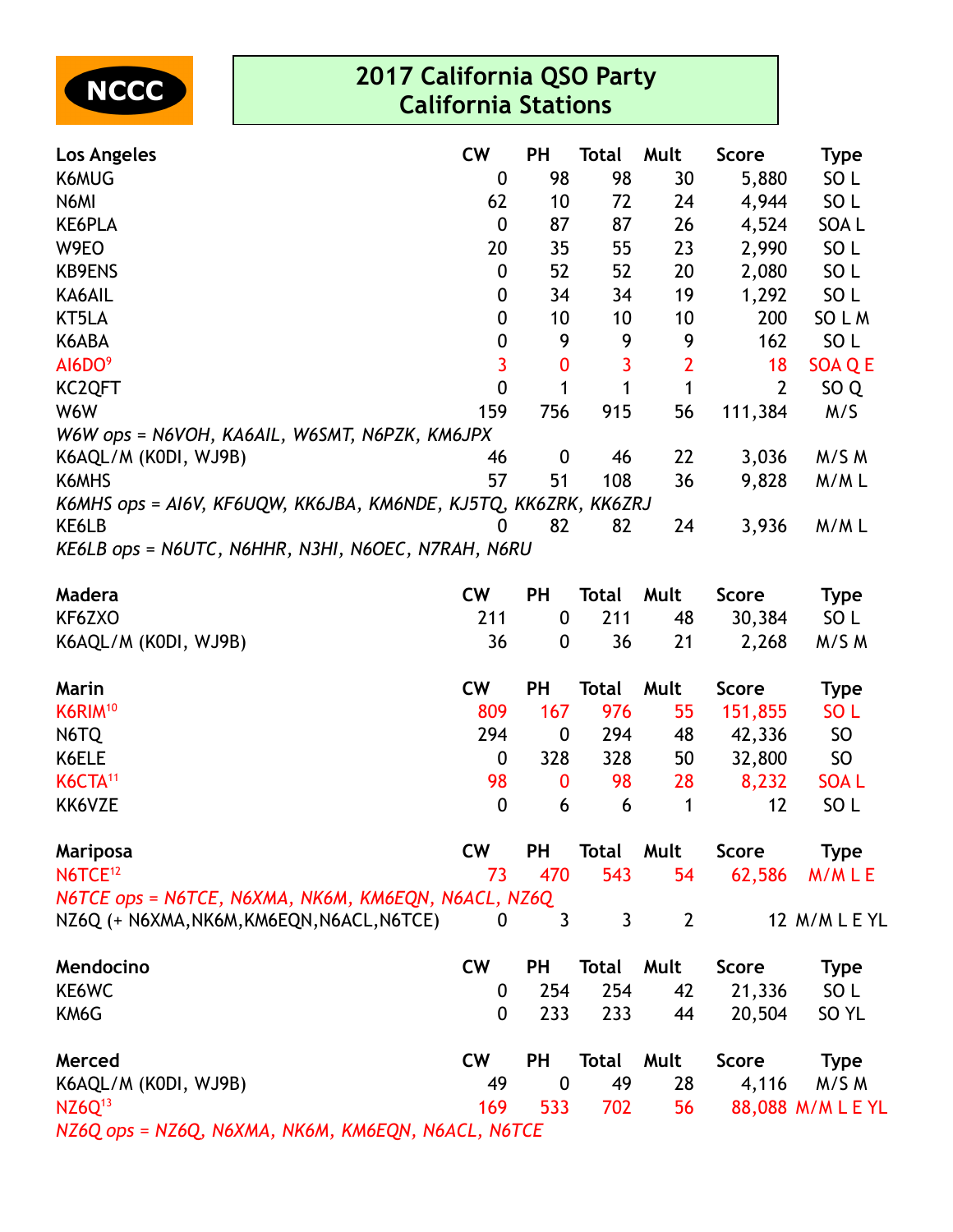

| <b>Modoc</b><br>NU <sub>6</sub> C                             | <b>CW</b><br>0   | <b>PH</b><br>116 | <b>Total</b><br>116 | Mult<br>33     | <b>Score</b><br>7,656 | <b>Type</b><br>SO L |
|---------------------------------------------------------------|------------------|------------------|---------------------|----------------|-----------------------|---------------------|
| K6M                                                           | 1,002            |                  | 644 1,646           | 57             | 244,758               | M/M E               |
| K6M ops = K4XU, AA5TL, W6RA, N6YMM, KC7BD, WN7K, N7NPQ, AE7EU |                  |                  |                     |                |                       |                     |
| Mono                                                          | <b>CW</b>        | <b>PH</b>        | <b>Total</b>        | Mult           | <b>Score</b>          | <b>Type</b>         |
| W6SX                                                          | 910              | 465              | 1,375               | 58             | 212,280               | SO                  |
| WA6MRK                                                        | 0                | 171              | 171                 | 41             | 14,022                | SO                  |
| N6REK/P <sup>14</sup>                                         | $\boldsymbol{0}$ | 9                | 9                   | 5              | 90                    | <b>SOAL</b>         |
| Monterey                                                      | <b>CW</b>        | <b>PH</b>        | <b>Total</b>        | Mult           | <b>Score</b>          | <b>Type</b>         |
| AF6TF                                                         | 0                | 164              | 164                 | 34             | 11,152                | SO L E              |
| K6GRL                                                         | 0                | 17               | 17                  | 13             | 442                   | SO L YL             |
| KD6GWH                                                        | $\mathbf 0$      | 1                | 1                   | $\mathbf 1$    | $\overline{2}$        | SO <sub>L</sub>     |
| K6AQL/M (K0DI, WJ9B)                                          | 100              | $\boldsymbol{0}$ | 100                 | 37             | 11,100                | M/S M               |
| N6IJ (KG6UBG, K6GRL)                                          | 0                | 73               | 73                  | 21             | 3,066                 | M/SLYL              |
| <b>Napa</b>                                                   | cw               | <b>PH</b>        | <b>Total</b>        | Mult           | <b>Score</b>          | <b>Type</b>         |
| <b>KE6ZSN</b>                                                 | 0                | 913              | 913                 | 55             | 100,430               | SO <sub>1</sub>     |
| $W6IA^{15}$ (+ W7EEE)                                         | 64               | 98               | 162                 | 42             | 16,296                | M/MLE               |
| <b>Nevada</b>                                                 | <b>CW</b>        | <b>PH</b>        | <b>Total</b>        | Mult           | <b>Score</b>          | <b>Type</b>         |
| W6EU <sup>16</sup>                                            | 758              | $\bf{0}$         | 758                 | 56             | 127,344               | <b>SOAL</b>         |
| WB6JJJ                                                        | 30               | 839              | 869                 | 58             | 102,544               | SO                  |
| K9JM                                                          | 591              | 106              | 697                 | 48             | 95,280                | SO                  |
| W6FA                                                          | 590              | $\boldsymbol{0}$ | 590                 | 51             | 90,270                | SO                  |
| K6NV                                                          | 357              | 55               | 412                 | 52             | 61,412                | SOA                 |
| WB6CZG                                                        | 0                | 106              | 106                 | 28             | 5,936                 | SO <sub>Q</sub>     |
| K6III                                                         | 24               | $\boldsymbol{0}$ | 24                  | $\overline{2}$ | 144                   | SO <sub>L</sub>     |
| $N6XI^{17}$ (+ AE6Y)                                          | 946              | 433              | 1,379               | 56             | 207,424               | M/ML                |
| NC6DX (K6ON, K6XN, K6YN)                                      | 341              | 367              | 708                 | 55             | 96,635                | M/ML                |
| Orange                                                        | <b>CW</b>        | <b>PH</b>        | <b>Total</b>        | Mult           | <b>Score</b>          | <b>Type</b>         |
| AA6PW                                                         | 668              | 497              | 1,165               | 57             | 170,886               | SO <sub>1</sub>     |
| N6MU                                                          | 467              | 31               | 498                 | 51             | 74,613                | SO <sub>L</sub>     |
| W6ZL                                                          | 323              | 102              | 425                 | 47             | 55,131                | SO <sub>L</sub>     |
| N6GP                                                          | 133              | 7                | 140                 | 36             | 14,868                | SO <sub>L</sub>     |
| KB6A                                                          | $\boldsymbol{0}$ | 104              | 104                 | 31             | 6,448                 | SO <sub>L</sub>     |
| K6PGH                                                         | $\boldsymbol{0}$ | 77               | 77                  | 27             | 4,158                 | SO <sub>L</sub>     |
| W6JJY                                                         | $\overline{7}$   | 43               | 50                  | 26             | 2,782                 | SO <sub>L</sub>     |
| W6FPS                                                         | 10               | 33               | 43                  | 24             | 2,304                 | SO <sub>L</sub>     |
| KM6FOY                                                        | $\boldsymbol{0}$ | 8                | 8                   | 6              | 96                    | SO <sub>L</sub>     |
| N6HCN                                                         | 1                | $\boldsymbol{0}$ | 1                   | 1              | 3                     | SO <sub>L</sub>     |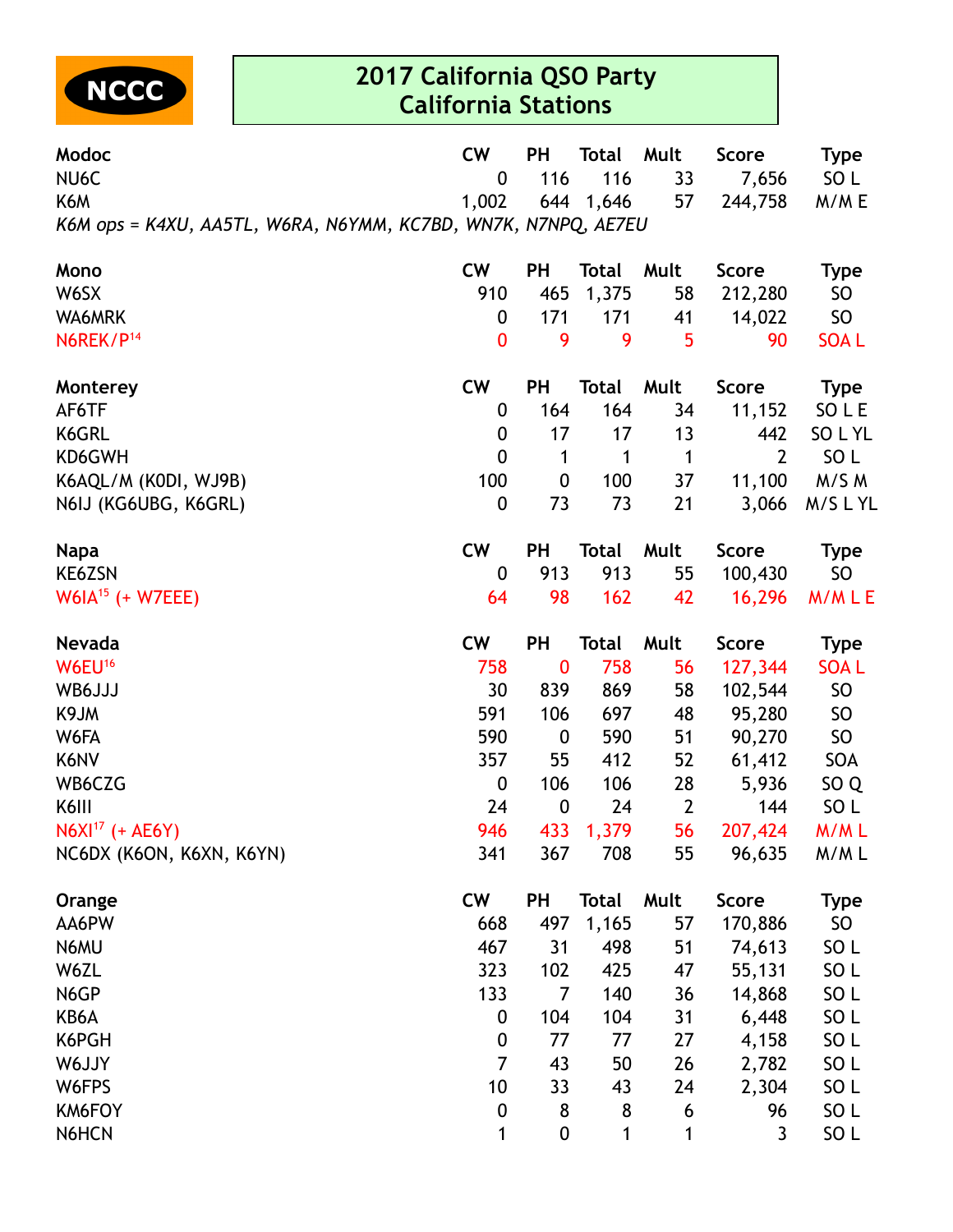

| <b>Placer</b>                                                                         | <b>CW</b>        | <b>PH</b>        | <b>Total</b> | Mult | <b>Score</b> | <b>Type</b>     |
|---------------------------------------------------------------------------------------|------------------|------------------|--------------|------|--------------|-----------------|
| WX6V                                                                                  | 343              | $\boldsymbol{0}$ | 343          | 50   | 51,450       | SO              |
| K6UDA                                                                                 | 0                | 254              | 254          | 45   | 22,860       | SO              |
| WB6POT <sup>18</sup>                                                                  | $\bf{0}$         | 126              | 126          | 36   | 9,072        | <b>SOAL</b>     |
| AI6IN                                                                                 | $\mathbf 0$      | 80               | 80           | 24   | 3,840        | SO <sub>L</sub> |
| WE6C                                                                                  | 44               | $\overline{2}$   | 46           | 11   | 1,496        | SO <sub>L</sub> |
| KN6MK                                                                                 | $\boldsymbol{0}$ | 35               | 35           | 12   | 840          | SO <sub>L</sub> |
| N6CKV                                                                                 | $\boldsymbol{0}$ | 22               | 22           | 13   | 572          | SO <sub>L</sub> |
| <b>Plumas</b>                                                                         | <b>CW</b>        | <b>PH</b>        | <b>Total</b> | Mult | <b>Score</b> | <b>Type</b>     |
| K6CQP <sup>19</sup> (KH2TJ op)                                                        | 514              | 180              | 694          | 55   | 104,610      | <b>SOAL</b>     |
| K6CEL <sup>20</sup>                                                                   | $\bf{0}$         | 57               | 57           | 21   | 2,394        | SO Q E          |
| W6DT (+ N6UWQ)                                                                        | $\mathbf 0$      | 138              | 138          | 19   | 5,244        | M/SLE           |
| Riverside                                                                             | <b>CW</b>        | <b>PH</b>        | <b>Total</b> | Mult | <b>Score</b> | <b>Type</b>     |
| WA6KHK                                                                                | 631              | 136              | 767          | 55   | 119,075      | SOA L           |
| NC6V                                                                                  | 339              | 4                | 343          | 49   | 50,225       | SO <sub>L</sub> |
| NC6Q                                                                                  | 308              | 0                | 308          | 50   | 46,200       | SO L E          |
| NC6V                                                                                  | 61               | $\mathbf{0}$     | 61           | 29   | 5,307        | SO <sub>L</sub> |
| Sacramento                                                                            | <b>CW</b>        | <b>PH</b>        | <b>Total</b> | Mult | <b>Score</b> | <b>Type</b>     |
| N6JV                                                                                  | 831              | 498              | 1,329        | 57   | 198,873      | SO              |
| NR6Q                                                                                  | 0                | 1,547            | 1,547        | 58   | 179,452      | SO              |
| N6RK                                                                                  | 826              | $\boldsymbol{0}$ | 826          | 54   | 133,812      | SO              |
| K6RC                                                                                  | 205              | 163              | 368          | 53   | 49,873       | SOA             |
| N6YG                                                                                  | $\mathbf 0$      | 302              | 302          | 49   | 29,596       | SOA             |
| WA6OSX                                                                                | 36               | 226              | 262          | 47   | 26,320       | SOA             |
| K6KNS                                                                                 | $\boldsymbol{0}$ | 127              | 127          | 28   | 7,112        | <b>SO</b>       |
| K7QDX                                                                                 | $\boldsymbol{0}$ | 79               | 79           | 31   | 4,898        | SO <sub>L</sub> |
| KQ6DI                                                                                 | $\mathbf{0}$     | 61               | 61           | 22   | 2,684        | SO <sub>Q</sub> |
| W6SFM                                                                                 | 147              | $\boldsymbol{0}$ | 147          | 40   | 17,640       | M/SL            |
| W6SFM ops = N6MQL, K6CIM, WB6UBK, K6LQ, WA6NEA                                        |                  |                  |              |      |              |                 |
| K6AQL/M (KODI, WJ9B)                                                                  | 39               | $\boldsymbol{0}$ | 39           | 23   | 2,691        | M/S M           |
| San Benito                                                                            | <b>CW</b>        | PH               | Total        | Mult | <b>Score</b> | <b>Type</b>     |
| K6VVA/6                                                                               | 99               | 5                | 104          | 38   | 11,666       | SO L E          |
| N6NUL <sup>21</sup>                                                                   | 83               | 0                | 83           | 24   | 5,976        | SO Q E          |
| W6KRK                                                                                 | $\mathbf 0$      | 168              | 168          | 32   | 10,752       | M/SLYL          |
| W6KRK ops = W6KRK, K6ASA, KJ6KQI, K6CSKJ, WA6BWT, W6RAG, KM6HRW, W6TS6, N6GWH, KM6CTR |                  |                  |              |      |              |                 |
| K6AQL/M (KODI, WJ9B)                                                                  | 43               | 0                | 43           | 27   | 3,483        | M/S M           |
| San Bernadino                                                                         | <b>CW</b>        | PH               | Total        | Mult | <b>Score</b> | <b>Type</b>     |
| N6WIN                                                                                 | 887              | 934              | 1,821        | 58   | 262,682      | SO <sub>1</sub> |
| KQ6ES                                                                                 | 437              | 0                | 437          | 50   | 65,550       | SO <sub>L</sub> |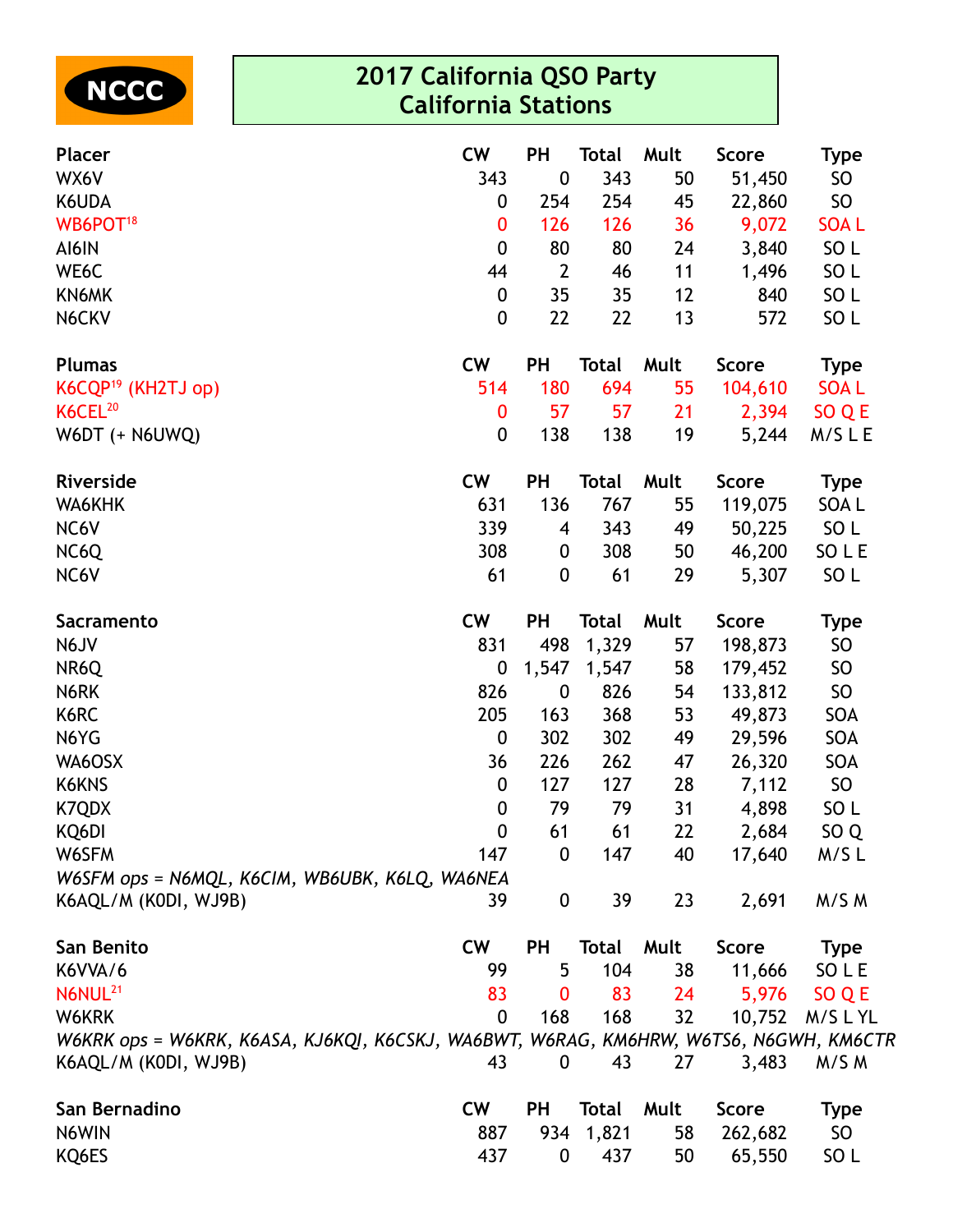

| San Bernadino                                                                | <b>CW</b>        | <b>PH</b>        | Total        | Mult | <b>Score</b> | <b>Type</b>     |
|------------------------------------------------------------------------------|------------------|------------------|--------------|------|--------------|-----------------|
| WB6HYH                                                                       | $\boldsymbol{0}$ | 441              | 441          | 53   | 46,746       | SO <sub>L</sub> |
| KE6FQC                                                                       | 0                | 207              | 207          | 43   | 17,802       | SO <sub>L</sub> |
| W6LU                                                                         | 0                | 93               | 93           | 31   | 5,766        | SO <sub>L</sub> |
| AC6SC                                                                        | 3                | 69               | 72           | 22   | 3,234        | SOA L           |
| WM6T                                                                         | $\mathbf 0$      | 62               | 62           | 21   | 2,604        | SO <sub>L</sub> |
| KK6PTO                                                                       | 0                | 35               | 35           | 16   | 1,120        | SO <sub>L</sub> |
| AA6GJ                                                                        | $\boldsymbol{0}$ | 32               | 32           | 12   | 768          | <b>SO</b>       |
| K6IES                                                                        | 0                | 19               | 19           | 18   | 684          | SO <sub>L</sub> |
| N6PCD                                                                        | $\mathbf 0$      | 24               | 24           | 5    | 240          | SO <sub>L</sub> |
| K6VO (K6NR, K6RBS, AF6GL)                                                    | 765              | 727              | 1,492        | 57   | 213,693      | M/S             |
| San Diego                                                                    | <b>CW</b>        | <b>PH</b>        | <b>Total</b> | Mult | <b>Score</b> | <b>Type</b>     |
| W6YI (N6MJ op)                                                               | 1,195            | 1,667            | 2,862        | 58   | 401,302      | <b>SO</b>       |
| KI6RRN                                                                       | 963              | 464              | 1,427        | 57   | 217,569      | SO <sub>L</sub> |
| <b>NC6K22</b>                                                                | 896              | 412              | 1,308        | 57   | 200,184      | <b>SOA</b>      |
| WN6K                                                                         | 612              | 353              | 965          | 56   | 142,352      | SO <sub>L</sub> |
| K6AR                                                                         | 653              | $\boldsymbol{0}$ | 653          | 52   | 101,868      | <b>SO</b>       |
| K6WSC/6                                                                      | 483              | $\boldsymbol{0}$ | 483          | 50   | 72,450       | SO L E          |
| KE6PY                                                                        | 209              | 74               | 283          | 46   | 35,650       | SO <sub>L</sub> |
| W6SDO                                                                        | $\mathbf 0$      | 322              | 322          | 50   | 32,200       | SO L M          |
| <b>WB6NBU</b>                                                                | 190              | 9                | 199          | 44   | 25,872       | SO <sub>L</sub> |
| WB8YQJ                                                                       | 207              | $\boldsymbol{0}$ | 207          | 41   | 25,461       | SO <sub>L</sub> |
| N6NO                                                                         | 136              | $\boldsymbol{0}$ | 136          | 38   | 15,504       | SO <sub>L</sub> |
| W6KY                                                                         | 128              | $\boldsymbol{0}$ | 128          | 39   | 14,976       | SOA L           |
| <b>KK6NON</b>                                                                | $\boldsymbol{0}$ | 148              | 148          | 41   | 12,136       | SO <sub>L</sub> |
| N6XT                                                                         | 25               | 111              | 136          | 31   | 9,207        | SOA             |
| KC6MIE                                                                       | $\boldsymbol{0}$ | 118              | 118          | 31   | 7,316        | SO <sub>L</sub> |
| W6ZAR                                                                        | $\boldsymbol{0}$ | 38               | 38           | 19   | 1,444        | SOA L           |
| WA6YLR                                                                       | $\mathbf 0$      | 6                | 6            | 3    | 36           | SO <sub>L</sub> |
| N6XDX                                                                        | 0                | 1                | 1            | 3    | 6            | SO <sub>L</sub> |
| NO6T (N5ZO, N6AN)                                                            | 1,272            |                  | 1,028 2,300  | 58   | 340,576      | M/S             |
| NX6T                                                                         | 720              | 721              | 1,441        | 56   | 201,712      | M/S             |
| NX6T ops = N6KI, N6CY, K4RB, WB6NBU, KK6NON, W6ZAR, N6NC, W2PWS, NA6MB, K6GO |                  |                  |              |      |              |                 |
| W6RBP (KD6DL, NY7N)                                                          | 0                | 69               | 69           | 28   | 3,864        | M/SE            |
| KD6DL (+ NY7N)                                                               | $\boldsymbol{0}$ | 24               | 24           | 15   | 720          | M/SL            |
| San Francisco                                                                | <b>CW</b>        | PH               | <b>Total</b> | Mult | <b>Score</b> | <b>Type</b>     |
| AK6VS                                                                        | 245              | $\boldsymbol{0}$ | 245          | 42   | 30,870       | SO L            |
| K6EL                                                                         | 5                | 97               | 102          | 33   | 6,897        | SO L            |
| AD6I                                                                         | $\mathbf 0$      | 14               | 14           | 10   | 280          | SO <sub>L</sub> |
| AA6SF (+ K6MM)                                                               | 93               | 14               | 107          | 38   | 11,666       | M/SL            |
| San Joaquin                                                                  | <b>CW</b>        | <b>PH</b>        | <b>Total</b> | Mult | <b>Score</b> | <b>Type</b>     |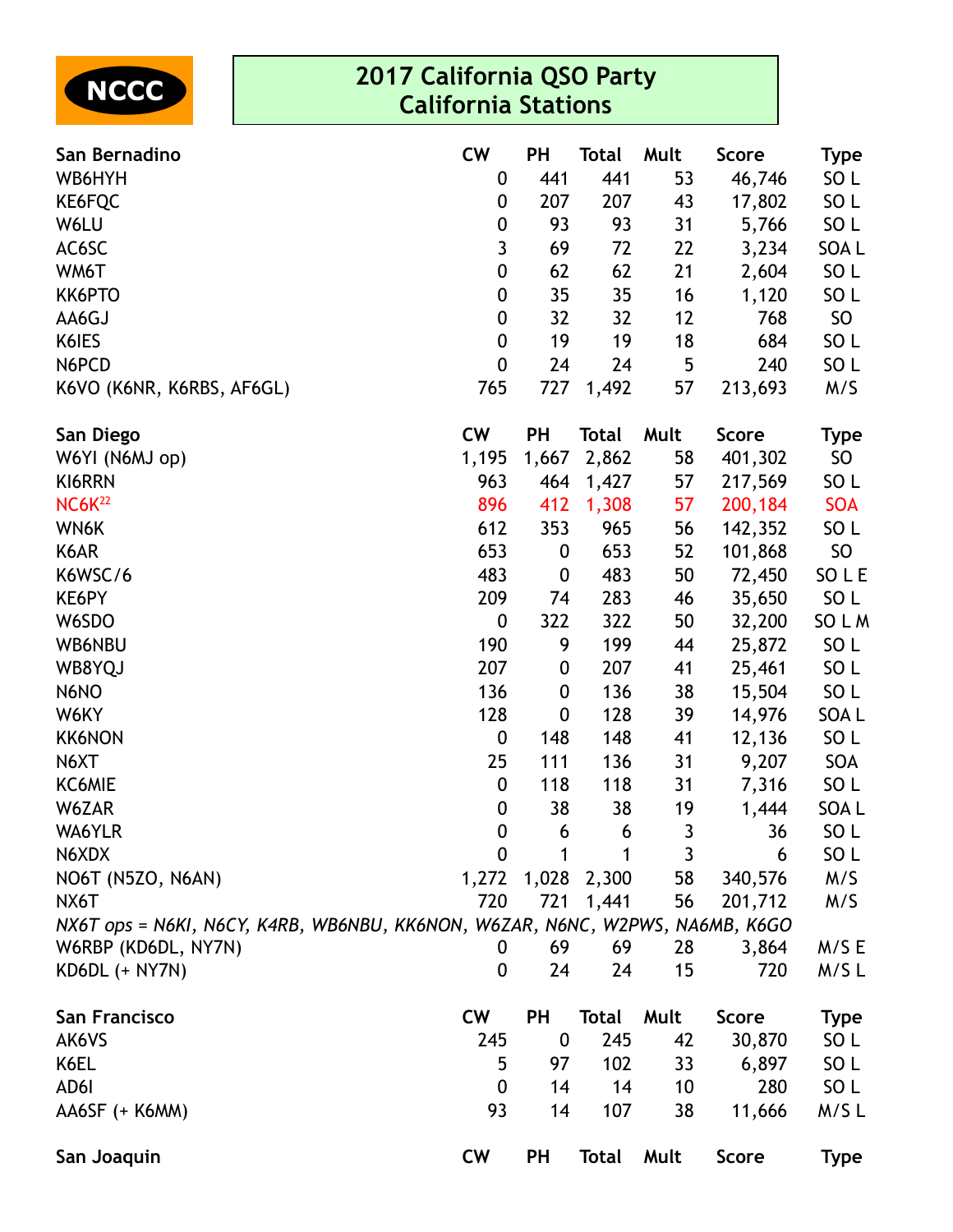

| San Joaquin                                 | <b>CW</b>                                    | ΡH  | Total | Mult | <b>Score</b>                                                                           | Type            |
|---------------------------------------------|----------------------------------------------|-----|-------|------|----------------------------------------------------------------------------------------|-----------------|
| K6YK                                        | 331                                          | 65  | 396   | 48   | 53,904                                                                                 | <b>SO</b>       |
| <b>KG6SVF</b>                               | 0                                            | 83  | 83    | 26   | 4,316                                                                                  | <b>SO</b>       |
| K6XV/M                                      | 41                                           | 11  | 52    | 23   | 3,335                                                                                  | SO L M          |
| WA6PWP                                      | 0                                            | 51  | 51    | 21   | 2,142                                                                                  | SO <sub>L</sub> |
| N6KZW                                       | 0                                            | 27  | 27    | 11   | 594                                                                                    | SO <sub>L</sub> |
| K6JF                                        | 15                                           | 0   | 15    | 10   | 450                                                                                    | SO <sub>L</sub> |
| N6ZDH                                       | $\mathbf 0$                                  | 13  | 13    | 10   | 260                                                                                    | SO <sub>L</sub> |
| K6AQL/M (KODI, WJ9B)                        | 39                                           | 0   | 39    | 26   | 3,042                                                                                  | M/S M           |
| W6SF                                        | 15                                           | 142 | 157   | 38   | 12,502                                                                                 | M/ML            |
| $\blacksquare$<br>*******<br>11/101T 1/6700 | 11177711<br>,,, <del>,</del> ,, <del>,</del> |     |       |      | $\overline{1110000}$ $\overline{11111100}$ $\overline{11111000}$ $\overline{11101010}$ |                 |

*W6SF ops = N6LHL, W6PAT, KG7OR, W6SXA, K6TVT, K6DGQ, KK6VXB, KK6QXQ, WB6NVB*

| San Luis Obispo          | <b>CW</b>        | <b>PH</b>        | Total | Mult | <b>Score</b> | <b>Type</b>     |
|--------------------------|------------------|------------------|-------|------|--------------|-----------------|
| W6TK                     | 923              | 978              | 1,901 | 57   | 269,325      | <b>SO</b>       |
| NC6B <sup>23</sup>       | 466              | 588              | 1,054 | 56   | 144,144      | <b>SOA</b>      |
| W6FM                     | 443              | 429              | 872   | 56   | 122,472      | <b>SO</b>       |
| W6ROX                    | 0                | 603              | 603   | 55   | 66,330       | <b>SOA YL</b>   |
| W6BH $Z^{24}$ (K5PLT op) | $\mathbf{0}$     | 176              | 176   | 33   | 11,616       | <b>SOAL</b>     |
| N6WS                     | 52               | 10               | 62    | 28   | 4,928        | SOA L           |
| K6JTA                    | 1                | 47               | 48    | 21   | 2,037        | SO <sub>L</sub> |
| KM6AXC                   | 0                | 40               | 40    | 24   | 1,920        | SO <sub>L</sub> |
| <b>ACOP</b>              | $\mathbf 0$      | 33               | 33    | 6    | 396          | SO <sub>L</sub> |
| W6BDX                    | $\mathbf 0$      | 8                | 8     | 6    | 96           | SO <sub>L</sub> |
| W6LSA                    | $\boldsymbol{0}$ | 5                | 5     | 4    | 40           | SO <sub>L</sub> |
| K6AQL/M (KODI, WJ9B)     | 35               | $\boldsymbol{0}$ | 35    | 19   | 1,995        | M/S M           |

| San Mateo                               | <b>CW</b>        | PH               | Total | Mult             | <b>Score</b> | Type            |
|-----------------------------------------|------------------|------------------|-------|------------------|--------------|-----------------|
| W6OAT                                   | 999              | 401              | 1,400 | 56               | 212,744      | <b>SOA</b>      |
| N6NF                                    | 159              | 257              | 416   | 54               | 53,514       | SO <sub>L</sub> |
| K6KLY                                   | 0                | 399              | 399   | 55               | 43,890       | SO <sub>L</sub> |
| AI6UW                                   | $\boldsymbol{0}$ | 88               | 88    | 23               | 4,048        | SO <sub>L</sub> |
| WA6ECH                                  | $\boldsymbol{0}$ | 69               | 69    | 26               | 3,588        | SO <sub>L</sub> |
| KI6UDZ                                  | 0                | 88               | 88    | 19               | 3,344        | SO <sub>L</sub> |
| KM6DOV                                  | $\mathbf 0$      | 59               | 59    | 18               | 2,124        | SO <sub>L</sub> |
| <b>KDOIJX</b>                           | $\mathbf 0$      | 48               | 48    | 16               | 1,536        | SO <sub>L</sub> |
| N6BCT                                   | $\boldsymbol{0}$ | 35               | 35    | 16               | 1,120        | SO <sub>L</sub> |
| N6RCM                                   | $\boldsymbol{0}$ | 7                | 7     | 8                | 112          | SO <sub>L</sub> |
| W6BSD                                   | $\mathbf 0$      | $\boldsymbol{0}$ | 0     | $\boldsymbol{0}$ | 0            | SO <sub>L</sub> |
| AA6FD <sup>25</sup> (NF1R, AG4ZP, N1VF) | 72               | 6                | 78    | 37               | 8,436        | M/M Q E         |
| Santa Barbara                           | <b>CW</b>        | PH               | Total | Mult             | <b>Score</b> | <b>Type</b>     |
| WA6FGV                                  | 407              | 607              | 1,014 | 57               | 138,795      | SO              |
| NN6DX (W1PR op)                         | 255              | 89               | 344   | 49               | 46,207       | <b>SO</b>       |
| N6MW                                    | 266              | 32               | 298   | 46               | 39,652       | SO <sub>L</sub> |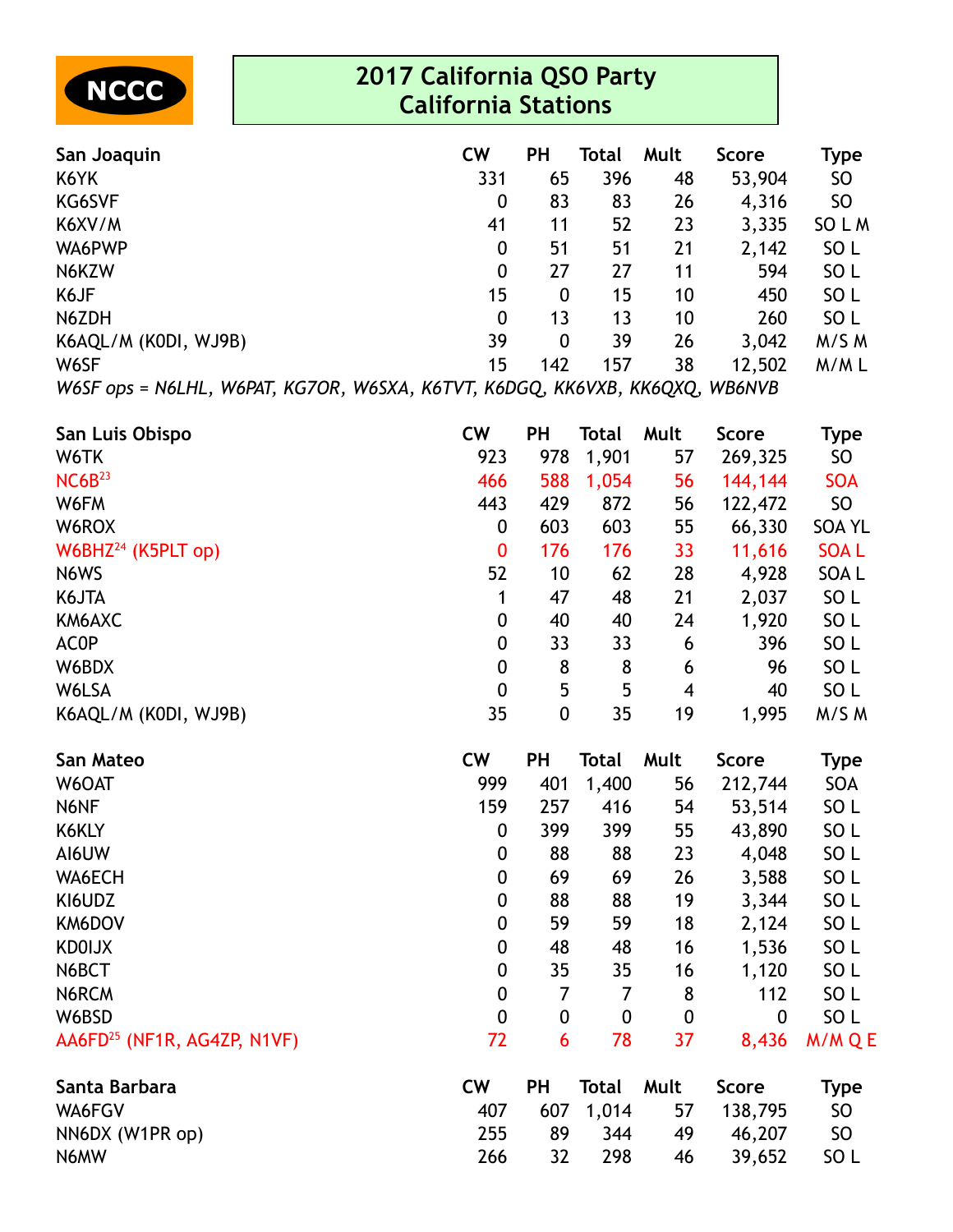

| Santa Barbara                     | <b>CW</b>        | PH               | <b>Total</b>     | Mult        | <b>Score</b> | <b>Type</b>     |
|-----------------------------------|------------------|------------------|------------------|-------------|--------------|-----------------|
| AA6VX <sup>26</sup>               | 205              | 0                | 205              | 47          | 28,905       | <b>SOAL</b>     |
| W6RFU (AC6T, KA6KEN, K6QD, W6AAF) | 375              | 422              | 797              | 57          | 112,233      | M/S             |
| Santa Clara                       | <b>CW</b>        | <b>PH</b>        | <b>Total</b>     | Mult        | <b>Score</b> | <b>Type</b>     |
| W6YX (N7MH op)                    | 1,103            | 993              | 2,096            | 57          | 301,815      | SO              |
| N6TV                              | 1,532            | 0                | 1,532            | 56          | 257,376      | SO <sub>1</sub> |
| $NW6P^{27}$ (N6DE op)             | 1,076            | 457              | 1,533            | 57          | 236,094      | <b>SOAL</b>     |
| AJ6V                              | 546              | $\boldsymbol{0}$ | 546              | 54          | 88,452       | SO              |
| K6MM                              | 413              | 97               | 510              | 54          | 77,382       | SOA             |
| AC6YY                             | 337              | $\boldsymbol{0}$ | 337              | 45          | 45,495       | SO <sub>L</sub> |
| N6AJS                             | 198              | 102              | 300              | 45          | 35,910       | SO <sub>L</sub> |
| KM6I                              | 229              | $\boldsymbol{0}$ | 229              | 45          | 30,915       | SO <sub>1</sub> |
| W6VMW                             | 158              | $\boldsymbol{0}$ | 158              | 44          | 20,856       | SO <sub>L</sub> |
| K6KQV                             | 116              | $\boldsymbol{0}$ | 116              | 39          | 13,572       | SOA L           |
| K6WV                              | 0                | 194              | 194              | 34          | 13,192       | SO              |
| K6TD                              | 8                | 135              | 143              | 44          | 12,936       | SO <sub>L</sub> |
| W6AMM (ND2T op)                   | 96               | 41               | 137              | 29          | 10,730       | SOA             |
| KJ6WH                             | $\boldsymbol{0}$ | 133              | 133              | 27          | 7,182        | SO <sub>L</sub> |
| AI6KG                             | 53               | 56               | 109              | 23          | 6,233        | SO <sub>1</sub> |
| K6GFJ                             | 40               | 48               | 88               | 27          | 5,832        | SO              |
| KK6VF                             | $\boldsymbol{0}$ | 36               | 36               | 17          | 1,224        | SO <sub>L</sub> |
| KM6HQS                            | $\boldsymbol{0}$ | 35               | 35               | 15          | 1,050        | SO <sub>L</sub> |
| W6DR                              | 57               | $\boldsymbol{0}$ | 57               | 4           | 684          | SOA             |
| AI6SL                             | 47               | $\boldsymbol{0}$ | 47               | 4           | 564          | SO <sub>Q</sub> |
| W6IFN                             | $\boldsymbol{0}$ | 24               | 24               | 10          | 480          | SOA L           |
| W6FB                              | $\boldsymbol{0}$ | 14               | 14               | 10          | 280          | SO <sub>1</sub> |
| W4NJK                             | 10               | $\boldsymbol{0}$ | 10               | 7           | 210          | SO <sub>L</sub> |
| AI6NT                             | $\boldsymbol{0}$ | 8                | 8                | 9           | 144          | SO <sub>L</sub> |
| W6OPO                             | 11               | $\mathbf 0$      | 11               | 3           | 99           | SO <sub>L</sub> |
| AG6YO                             | $\boldsymbol{0}$ | $\overline{2}$   | $\overline{2}$   | 1           | 4            | SO <sub>Q</sub> |
| K6MKF                             | $\boldsymbol{0}$ | $\mathbf 0$      | $\boldsymbol{0}$ | $\mathbf 0$ | 0            | SO              |
| K6AQL/M (KODI, WJ9B)              | 50               | $\boldsymbol{0}$ | 50               | 25          | 3,750        | M/S M           |
| W6UW (AI6YM, KF6FNA, WA6QYS)      | 0                | 47               | 47               | 20          | 1,880        | M/SL            |
| Santa Cruz                        | <b>CW</b>        | <b>PH</b>        | <b>Total</b>     | Mult        | <b>Score</b> | <b>Type</b>     |
| K6XX                              | 1,127            | 1,122            | 2,249            | 58          | 326,250      | SOA             |
| K6GHA                             | 376              | 390              | 766              | 54          | 103,032      | SO <sub>L</sub> |
| K6RB                              | 540              | 37               | 577              | 53          | 89,782       | SO <sub>1</sub> |
| KW6S                              | 0                | 592              | 592              | 54          | 63,936       | SO <sub>1</sub> |
| KG6PO                             | $\boldsymbol{0}$ | 26               | 26               | 20          | 1,040        | SO <sub>L</sub> |
| K6MMM (KE1B, W6NN)                | 874              | 674              | 1,548            | 56          | 222,320      | M/S             |
| AC6SL (+ AF6GQ)                   | 599              | $\boldsymbol{0}$ | 599              | 54          | 97,038       | M/S             |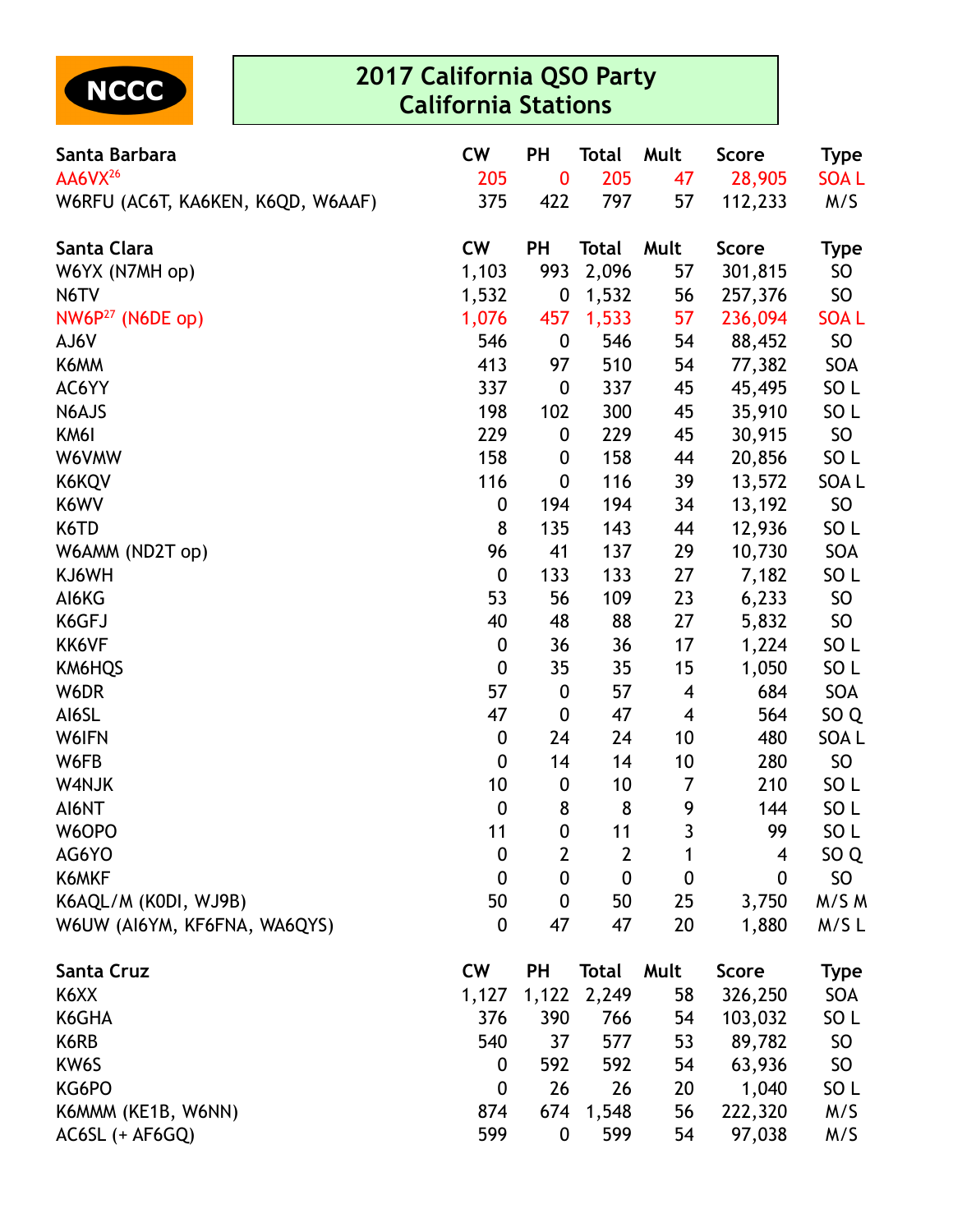

| <b>Shasta</b>                                   | <b>CW</b>        | <b>PH</b>        | <b>Total</b>     | Mult             | <b>Score</b>     | <b>Type</b>     |
|-------------------------------------------------|------------------|------------------|------------------|------------------|------------------|-----------------|
| K6MR                                            | 1,381            | $\boldsymbol{0}$ | 1,381            | 56               | 232,008          | SO              |
| N6RZR                                           | 0                | 187              | 187              | 39               | 14,586           | SO <sub>L</sub> |
| K6KS                                            | $\boldsymbol{0}$ | 141              | 141              | 36               | 10,152           | SO <sub>L</sub> |
| K6LJC                                           | 1                | 10               | 11               | 10               | 230              | SO <sub>L</sub> |
| <b>Sierra</b>                                   | <b>CW</b>        | <b>PH</b>        | <b>Total</b>     | Mult             | <b>Score</b>     | <b>Type</b>     |
| W6MY                                            | 0                | 254              | 254              | 42               | 21,336           | SO              |
| W6L (WM7Y op)                                   | 0                | 66               | 66               | 20               | 2,640            | SO L E          |
| WE6C                                            | 0                | $\boldsymbol{0}$ | $\boldsymbol{0}$ | $\mathbf{1}$     | $\boldsymbol{0}$ | SO <sub>L</sub> |
| $K6E1^{28}$ (+ W9KKN, KZ2V, K0XI, N6GD, KF6EMB) | 1,031            | 718              | 1,749            | 58               | 262,682          | M/MLE           |
| Siskiyou                                        | <b>CW</b>        | <b>PH</b>        | <b>Total</b>     | Mult             | <b>Score</b>     | Type            |
| WU6X                                            | 150              | 45               | 195              | 36               | 19,440           | SOLE            |
| <b>NA7OM/6</b>                                  | 0                | 37               | 37               | 26               | 1,924            | SO L M          |
| $AE6JV^{29}$                                    | 0                | 23               | 23               | 11               | 506              | SO Q E          |
| K6DBS                                           | $\boldsymbol{0}$ | $\boldsymbol{0}$ | $\pmb{0}$        | $\boldsymbol{0}$ | $\boldsymbol{0}$ | SO <sub>L</sub> |
| Solana                                          | <b>CW</b>        | <b>PH</b>        | <b>Total</b>     | Mult             | <b>Score</b>     | <b>Type</b>     |
| WB6BET                                          | 0                | 66               | 66               | 18               | 2,376            | SO <sub>L</sub> |
| KI6WDX                                          | $\boldsymbol{0}$ | 24               | 24               | 15               | 720              | SO <sub>L</sub> |
| KI6YYT                                          | 0                | 16               | 16               | 7                | 224              | SO L YL         |
| <b>K2GMY</b>                                    | $\mathbf 0$      | 1                | 1                | $\mathbf 1$      | $\overline{2}$   | SO <sub>Q</sub> |
| N6JS (+ KC8OYD)                                 | $\overline{7}$   | 1,078            | 1,085            | 57               | 124,089          | M/S             |
| K6AQL/M (KODI, WJ9B)                            | 39               | $\boldsymbol{0}$ | 39               | 25               | 2,925            | M/S M           |
| Sonoma                                          | <b>CW</b>        | <b>PH</b>        | <b>Total</b>     | Mult             | <b>Score</b>     | <b>Type</b>     |
| N6IE                                            | 757              | 713              | 1,470            | 56               | 207,032          | SOA             |
| KG6N                                            | 510              | 367              | 877              | 58               | 131,312          | SO              |
| WW6D                                            | 220              | $\bf{0}$         | 220              | 46               | 30,360           | SO <sub>L</sub> |
| N6TVN <sup>30</sup>                             | 131              | $\boldsymbol{0}$ | 131              | 37               | 14,541           | SO <sub>Q</sub> |
| K6TER                                           | $\mathbf 0$      | 152              | 152              | 37               | 11,248           | SO <sub>L</sub> |
| N3RC                                            | 101              | 1                | 102              | 31               | 9,455            | SO <sub>L</sub> |
| AE6YB                                           | $\mathbf 0$      | 50               | 50               | 25               | 2,500            | SO <sub>L</sub> |
| W6VH                                            | $\boldsymbol{0}$ | 17               | 17               | 9                | 306              | SO <sub>Q</sub> |
| AG6PE                                           | $\mathbf 0$      | $\overline{4}$   | $\overline{4}$   | 6                | 48               | SO L YL         |
| W6XU (+ K6JS, N6AD)                             | 917              | 484              | 1,401            | 57               | 211,983          | M/S             |
| KU6F                                            | 0                | 83               | 83               | 38               | 6,308            | M/S YL          |
| <b>Stanislaus</b>                               | <b>CW</b>        | <b>PH</b>        | <b>Total</b>     | Mult             | <b>Score</b>     | <b>Type</b>     |
| $K6DTT^{31}$                                    | 0                | 1,033            | 1,033            | 57               | 117,762          | <b>SOA</b>      |
| K6CSL                                           | 125              | $\boldsymbol{0}$ | 125              | 41               | 15,375           | SO <sub>L</sub> |
| AG6TS                                           | $\boldsymbol{0}$ | 19               | 19               | 17               | 646              | SOA L           |
| W6XK                                            | 3                | $\boldsymbol{0}$ | 3                | $\overline{2}$   | 18               | SOA Q           |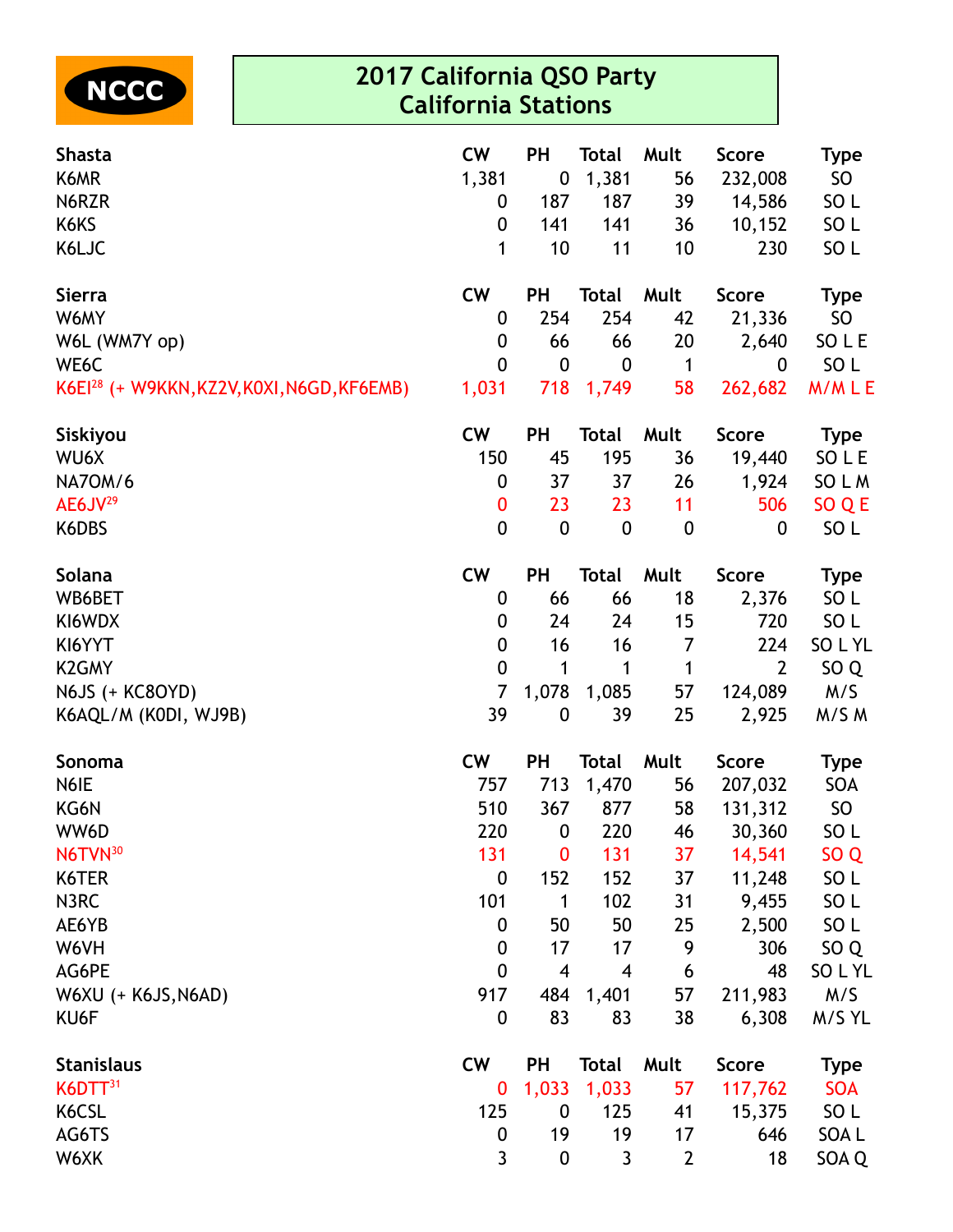

| <b>Stanislaus</b>                                        | <b>CW</b>        | <b>PH</b>        | <b>Total</b> | Mult | <b>Score</b> | <b>Type</b>     |
|----------------------------------------------------------|------------------|------------------|--------------|------|--------------|-----------------|
| K6AQL/M (K0DI, WJ9B)                                     | 22               | $\pmb{0}$        | 22           | 17   | 1,122        | M/S M           |
| <b>Sutter</b>                                            | <b>CW</b>        | <b>PH</b>        | <b>Total</b> | Mult | <b>Score</b> | <b>Type</b>     |
| N70Q/6                                                   | 0                | 138              | 138          | 36   | 9,936        | SO <sub>L</sub> |
| K1KMC                                                    | $\mathbf 0$      | 47               | 47           | 22   | 2,068        | SO E            |
| N6BOB (+ KK6VZD, KK6VZA)                                 | $\mathbf 0$      | 502              | 502          | 55   | 55,220       | M/SE            |
| K6AQL/M (KODI, WJ9B)                                     | 32               | $\boldsymbol{0}$ | 32           | 18   | 1,728        | M/S M           |
| <b>Tehama</b>                                            | <b>CW</b>        | <b>PH</b>        | <b>Total</b> | Mult | <b>Score</b> | <b>Type</b>     |
| N6JET/R                                                  | $\boldsymbol{0}$ | 15               | 15           | 14   | 420          | SOLM            |
| K6AQL/M (KODI, WJ9B)                                     | 13               | $\boldsymbol{0}$ | 13           | 6    | 234          | M/S M           |
| <b>Trinity</b>                                           | <b>CW</b>        | <b>PH</b>        | <b>Total</b> | Mult | <b>Score</b> | <b>Type</b>     |
| W6PZA                                                    | $\mathbf 0$      | 258              | 258          | 40   | 20,640       | SO L E          |
| <b>Tulare</b>                                            | <b>CW</b>        | <b>PH</b>        | <b>Total</b> | Mult | <b>Score</b> | <b>Type</b>     |
| N6LL                                                     | 235              | 177              | 412          | 50   | 52,950       | SO L E          |
| K6AQL/M (K0DI, WJ9B)                                     | 88               | $\boldsymbol{0}$ | 88           | 32   | 8,448        | M/S M           |
| KK6VLO                                                   |                  |                  |              |      |              | C               |
| <b>Tuolumne</b>                                          | <b>CW</b>        | PH               | <b>Total</b> | Mult | <b>Score</b> | <b>Type</b>     |
| N6GEO                                                    | 281              | 174              | 455          | 46   | 54,786       | SOA L           |
| AA6MU                                                    | 286              | 27               | 313          | 48   | 43,776       | SO L E          |
| W6PHO                                                    | 286              | $\mathbf 0$      | 286          | 45   | 38,610       | SO <sub>L</sub> |
| W6LDB                                                    | 0                | 202              | 202          | 25   | 10,100       | SO              |
| KE6KYI                                                   | $\mathbf{0}$     | 33               | 33           | 18   | 1,188        | SO <sub>L</sub> |
| $W6BX^{32}$                                              | 1,208            | 512              | 1,720        | 57   | 264,936      | M/ME            |
| W6BX ops = W6GJB, N3ZZ, K6SRZ, K9YC, N6RNO, K6MI, WB6HYD |                  |                  |              |      |              |                 |

| Ventura              | <b>CW</b>   | <b>PH</b>        | Total            | Mult | <b>Score</b> | Type            |
|----------------------|-------------|------------------|------------------|------|--------------|-----------------|
| AG6AY <sup>33</sup>  | 0           | 399              | 399              | 51   | 40,698       | <b>SOA</b>      |
| KJ6TTR               | 0           | 114              | 114              | 33   | 7,524        | SO <sub>L</sub> |
| W6JWP <sup>34</sup>  | 0           | 147              | 147              | 12   | 3,528        | <b>SOAL</b>     |
| AG6AG                | 0           | 68               | 68               | 23   | 3,128        | SOA L           |
| AE6PL                | 0           | 49               | 49               | 31   | 3,038        | SO <sub>L</sub> |
| KE6SCS <sup>35</sup> | $\bf{0}$    |                  | 7                | 6    | 84           | SO <sub>Q</sub> |
| N6ZE                 | $\mathbf 0$ | 5                | 5                | 2    | 20           | SO <sub>L</sub> |
| Yolo                 | <b>CW</b>   | <b>PH</b>        | Total            | Mult | <b>Score</b> | Type            |
| KE8FT/6              | 0           | 257              | 257              | 36   | 18,504       | SO <sub>L</sub> |
| KM6MDT (KM6DMT op)   | 0           | 5                | 5                | 2    | 20           | SO <sub>L</sub> |
| <b>K7QDX</b>         | $\mathbf 0$ | $\boldsymbol{0}$ | $\boldsymbol{0}$ |      | $\mathbf 0$  | SO <sub>L</sub> |
| K6AQL/M (K0DI, WJ9B) | 50          | $\boldsymbol{0}$ | 50               | 25   | 3,750        | M/S M           |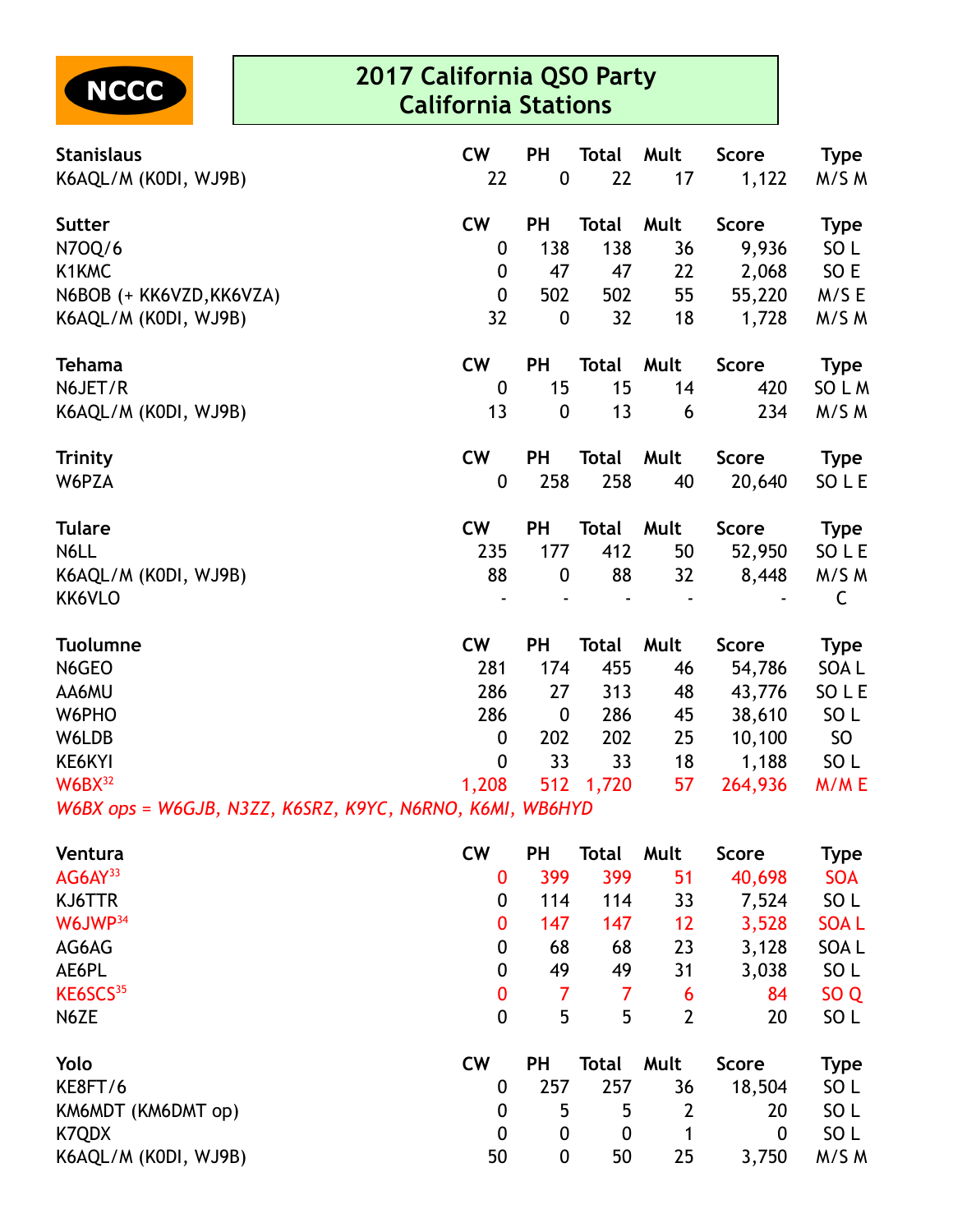

| Yuba                 | <b>CW</b> |                                  |   | PH Total Mult Score    | <b>Type</b> |
|----------------------|-----------|----------------------------------|---|------------------------|-------------|
| W6XB                 |           |                                  |   | 561 267 828 55 121,935 | SO SO       |
| $N9BD/6^{36}$        |           |                                  |   | 0 265 265 39 20,670    | SOA         |
| K6AQL/M (K0DI, WJ9B) | 13.       | $\begin{matrix}0&13\end{matrix}$ | 9 |                        | 351 M/S M   |

C = *Checklog*

E = Country Expedition L = Low Power M = Mobile M/M = Multi-Multi M/S = Multi-Single  $O = ORP$ YL = Female Operator

New record for SOA LP Alpine New record for SOA HP Calaveras New record for SOA LP Contra Costa New record for SOA LP Del Norte New record for SOA HP El Dorado New record for SOA LP El Dorado New record for SO HP Lake New record for SOA LP Los Angeles New record for SOA QRP Los Angeles <sup>10</sup>New record for SO LP Marin New record for SOA LP Marin <sup>12</sup>New record for M/M LP Mariposa <sup>13</sup>New record for M/M LP Merced New record for SOA LP Mono New record for M/M LP Napa <sup>16</sup>New record for SOA LP Nevada New record for M/M LP Nevada New record for SOA LP Placer New record for SOA LP Plumas <sup>20</sup>New record for SO QRP Plumas New record for SO QRP San Benito New record for SOA HP San Diego New record for SOA HP San Luis Obispo New record for SOA LP San Luis Obispo <sup>25</sup>New record for M/M QRP San Mateo <sup>26</sup>New record for SOA LP Santa Barbara <sup>27</sup>New record for SOA LP Santa Clara New record for M/M LP Sierra <sup>29</sup>New record for SO QRP Siskiyou 30New record for SO QRP Sonoma New record for SOA HP Stanislaus <sup>32</sup>New record for M/M HP Tuolumne